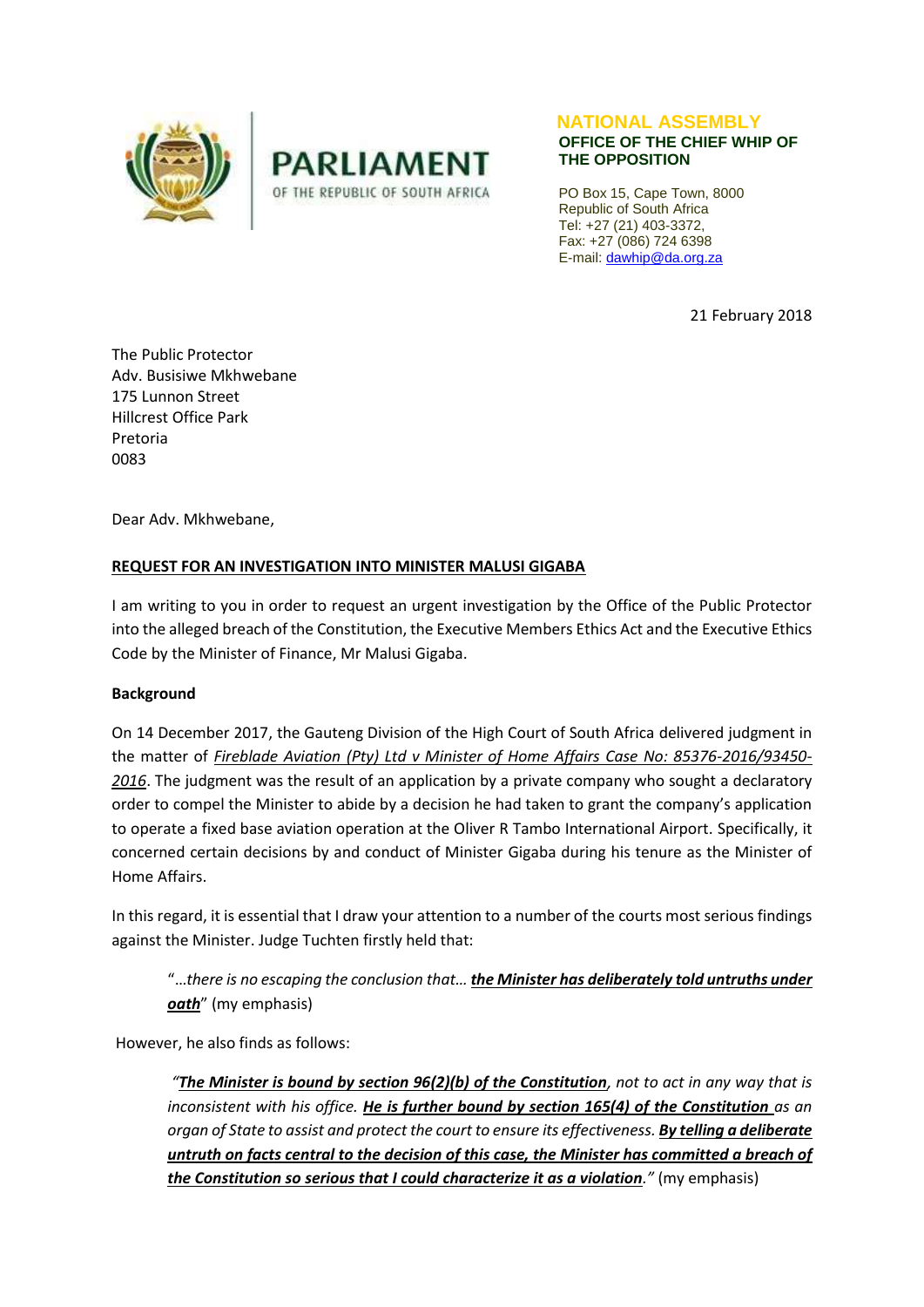The judge then goes on to state:

*"A violation by the Constitution by a high officer in the Executive, fundamental to the decision of a court case, is an exceptional circumstance… I say that because it is such a departure from the standards which the Constitution enjoins be applied in this country that it constitutes something exceptional."* (my emphasis)

These findings require no further explanation and they amount to nothing less than unequivocal proof that the Minister has not only lied under oath but also acted in breach of his constitutional duties.

## **Basis for Investigation**

Section 182 (1) (a) of the Constitution of the Republic of South Africa states that the Public Protector has the power:

"*to investigate any conduct in state affairs, or in the public administration in any sphere of government, that is alleged or suspected to be improper or to result in any impropriety or prejudice*."

Section 96 of the Constitution states that 96(1) Members of the Cabinet and Deputy Ministers must act in accordance with a code of ethics prescribed by national legislation. (2) Members of the Cabinet and Deputy Ministers may not— (b) act in any way that is inconsistent with their office, or expose themselves to any situation involving the risk of a conflict between their official responsibilities and private interests;

Section 3(1) of the Executive Members Ethics Act 82 of 1998 requires the Public Protector to investigate any alleged breach of the code of ethics on receipt of a complaint. Section 3(2) of the Act requires the Public Protector to submit a report on the alleged breach of the code of ethics within 30 days after receipt of a complaint. Section 4 of the Act states that the Public Protector must investigate, in accordance with section 3, an alleged breach of the code of ethics on receipt of a complaint by (a) the President, a member of the National Assembly or a permanent delegate to the National Council of Provinces, if the complaint is against a Cabinet member or Deputy Minister. Section 4 confirms that the Public Protector may also consider complaints about such breaches from ordinary members of the public.

Section 2.1 of the Executive Ethics Code states that: 2.1. Members must, to the satisfaction of the President or the Premier as the case may be (a) perform their duties and exercise their powers diligently and honestly; (b) fulfil all the obligations imposed upon them by the Constitution and law; (c) act in good faith and in the best interest of good governance; and (d) act in all respects in a manner that is consistent with the integrity of their office or the government.

Section 2.3 of the Executive Ethics Code further states that Members may not: (a) Deliberately or inadvertently mislead the President, or the Premier or, as the case may be; the legislature; (b) act in a way that is inconsistent with their position.

#### **Request for Investigation**

In light of the abovementioned facts and the relevant legal basis outlined, I therefore submit this request to your office to investigate Minister Gigaba for alleged breaches of the aforementioned